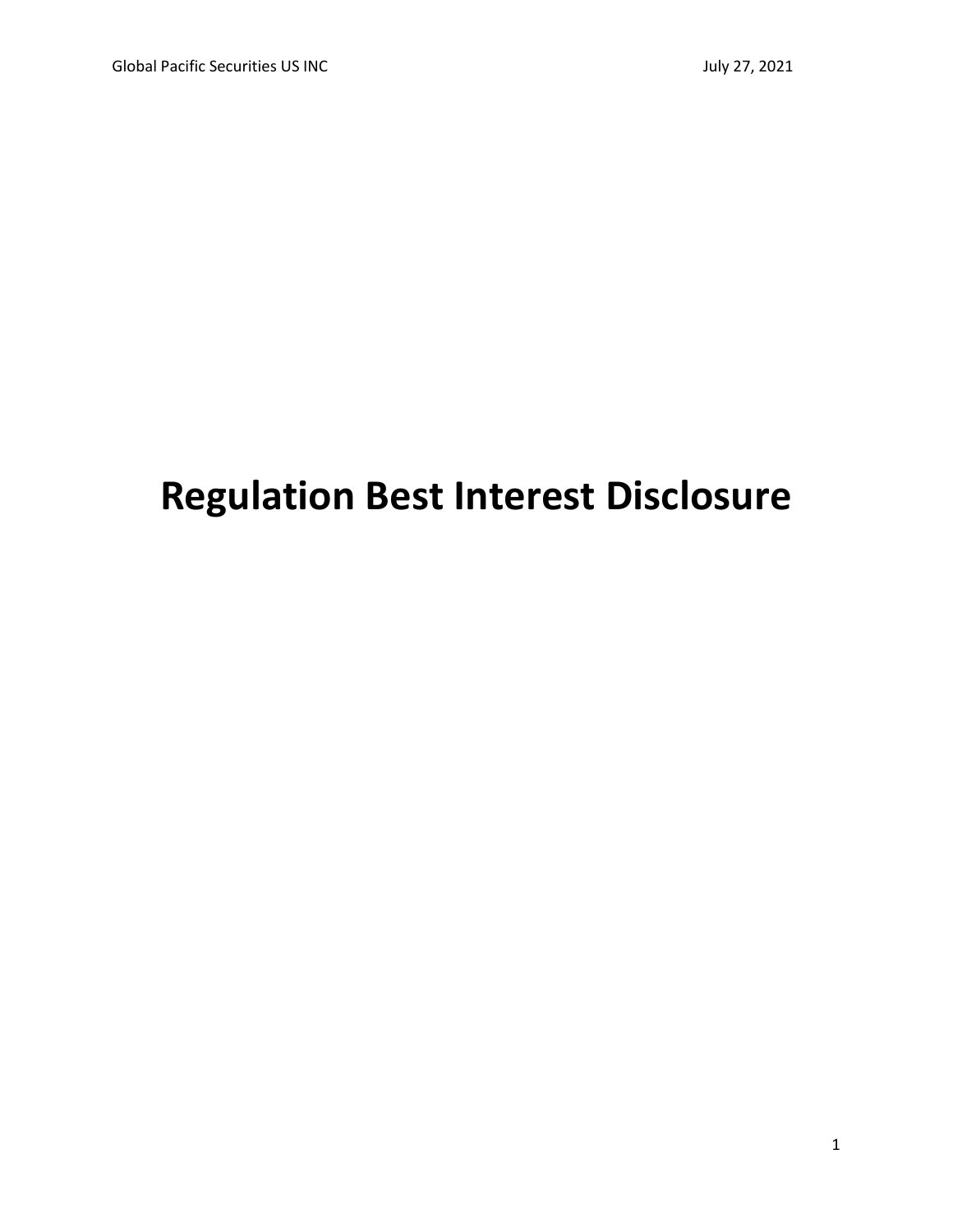# **TABLE OF CONTENTS**

# **Page**

# Contents

| 1.1.  |  |
|-------|--|
| 1.2   |  |
| 1.2.1 |  |
|       |  |
| 2.1.  |  |
| 2.2.  |  |
|       |  |
| 3.1.  |  |
| 3.2.  |  |
| 3.3.  |  |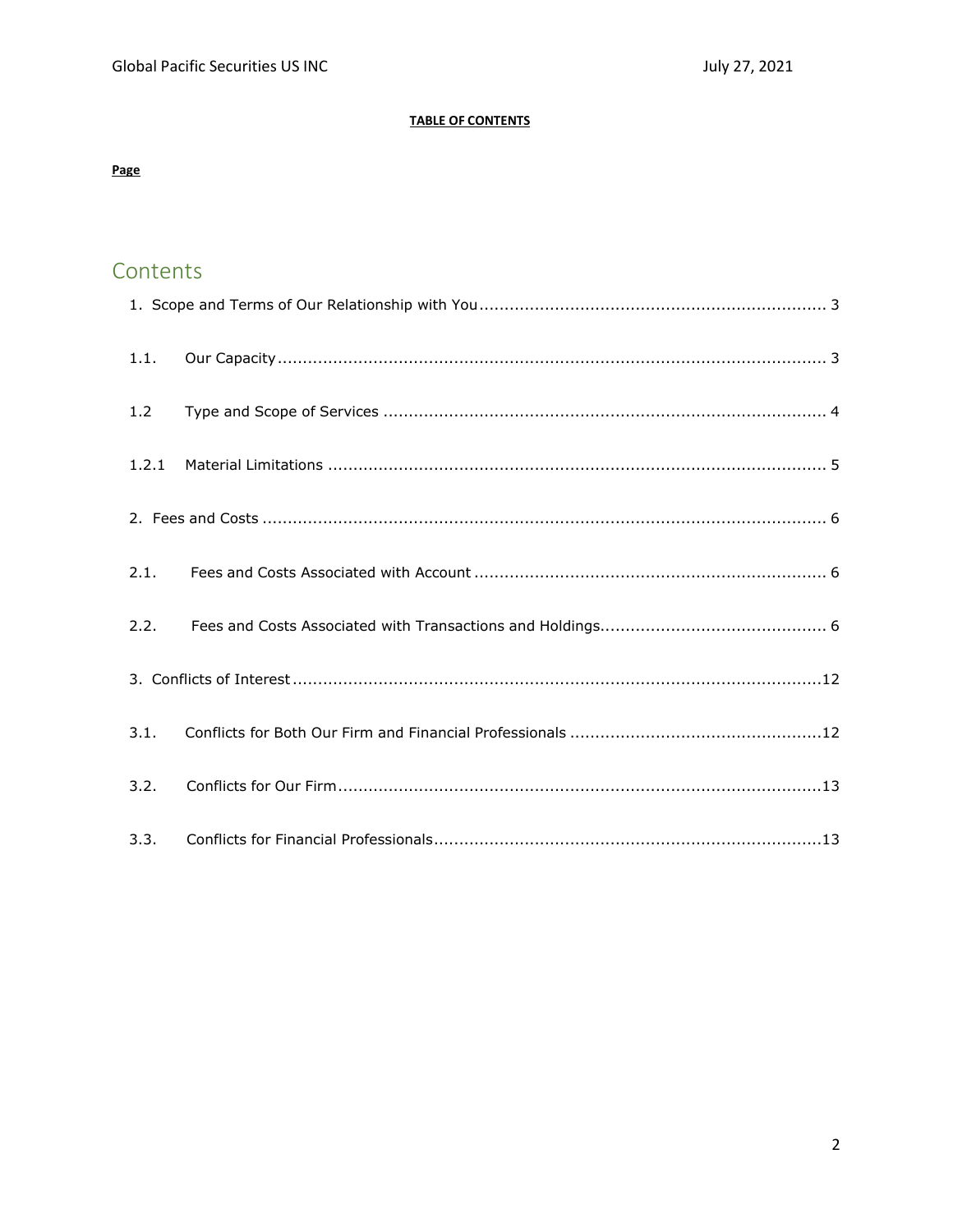Global Pacific Securities US Inc. ("the Firm" or "we") is registered with the Securities and Exchange Commission (SEC) as a broker-dealer.

Under SEC Regulation Best Interest, our firm and our financial professionals, when making a recommendation of any securities transaction or investment strategy involving securities (including account recommendations) to retail customer, are required to act in the best interest of the retail customer ("customer") at the time the recommendation is made, without placing the financial or other interest of the firm or the financial professional ahead of the interest of the retail customer. One of the ways we must fulfill obligations under Regulation Best Interest is by disclosing the material facts relating to the scope of the terms of our relationship with the customer, the fees and costs that apply to the customer's transaction, holdings and accounts and the material facts relating to conflicts of interest that are associated with the recommendations provided.

The purpose of this document is to provide you, our retail customer, these material facts about our brokerage services to help you evaluate our recommendations and to help you make more informed decisions.

# **1. Scope and Terms of Our Relationship with You**

<span id="page-2-0"></span>Your relationship starts with your financial professional working with you to understand your individual investment profile. The information in the customer's investment profile includes, but is not limited to, the customer's age, other investments, financial situation and needs, tax status, investment objectives, investment experience, investment time horizon, liquidity needs, risk tolerance, and other information that the customer may disclose to us or the financial professional in connection with a recommendation. This profile information is important in order to make recommendations that are in your best interest.

# **1.1. Our Capacity**

<span id="page-2-1"></span>All recommendations made by your financial professional regarding your broker-dealer account (your brokerage account) will be made in a broker-dealer capacity. When your financial professional makes a recommendation to you, he or she will expressly tell you orally which account you are discussing.

#### *Broker-Dealer Capacity*

Your financial professional, acting as registered representative of our broker-dealer, may also provide general information regarding your investments and recommendations concerning whether to buy,sell, or hold securities.

In our capacity as a broker-dealer, we can affect securities transactions for you, including buying and selling securities based on your instructions. We offer many different account types for your brokerage account,including accounts held with Interactive Brokers LLC, our clearing firm; accounts held directly with the issuer of the securities purchased (sometimes referred to as directly held accounts); and retirement accounts (e.g., IRA accounts), where your investments will be held with the custodian of the IRA. GPS will act as a finder for private placements.

Our financial professionals do not make investment decisions for you or manage your brokerage account on a discretionary basis. Because our financial professionals do not have discretionary investment authority, this means that we cannot buy or sell investments in your brokerage account without first obtaining your consent. Our financial professionals may recommend investments to you,but you are responsible for making the decision whether to purchase or sell investments, and we will only purchase or sell investments when specifically directed by you.

Our financial professionals also do not monitor your account after a securities transaction is effected for you, including those investments they recommend for you. It will be important for you to review your brokerage account(s) regularly.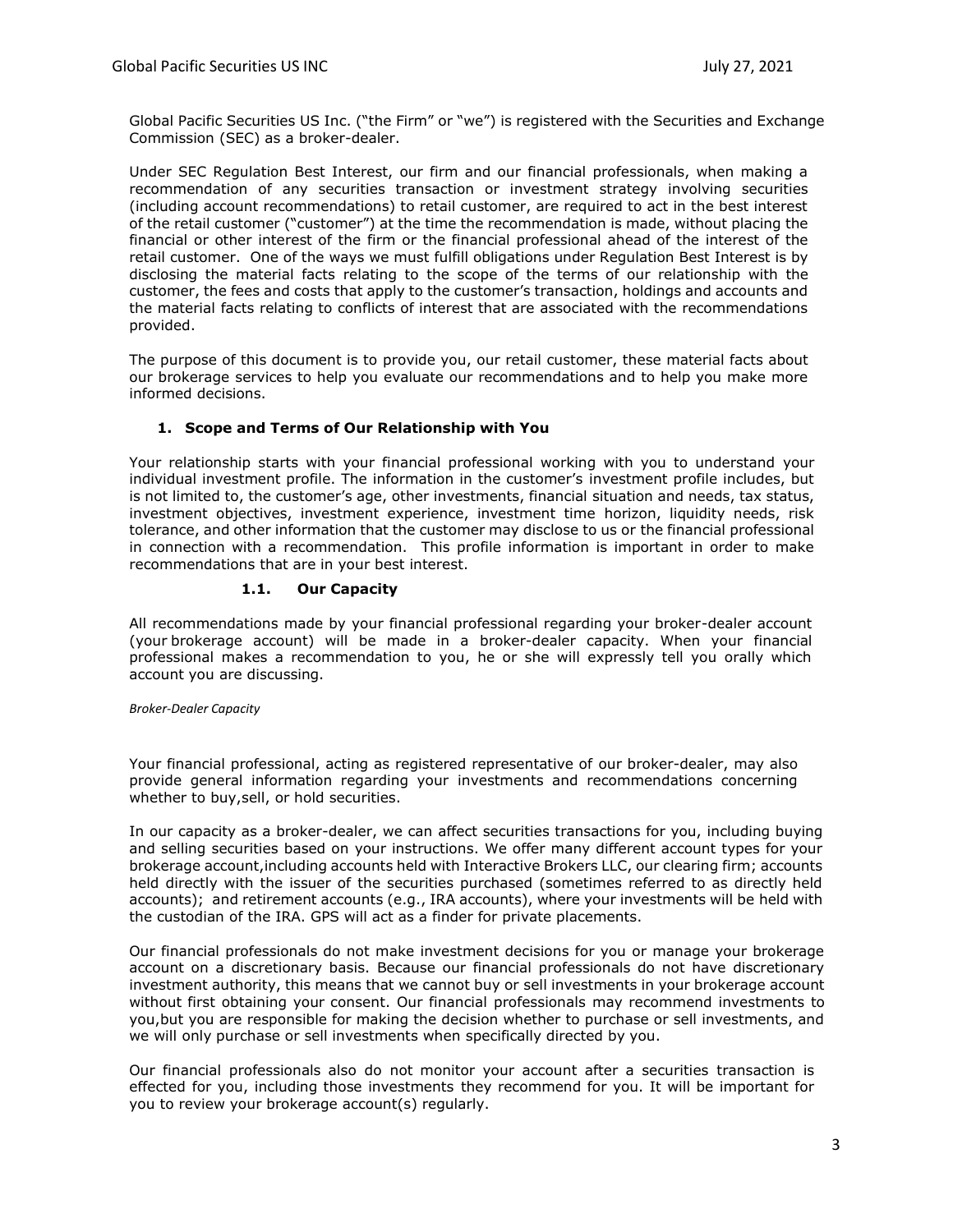When we act in our capacity as a broker-dealer, we are subject to the Securities Act of 1933, the Securities Exchange Act of 1934, as amended, the rules of self-regulatory organizations, such as the Financial Industry Regulatory Authority, Inc. (FINRA), and applicable state laws.

# **1.2 Type and Scope of Services**

Brokerage Services

Our financial professionals can recommend and we can transact securities trades for you, including the buying and selling of securities (including investment funds and products) that can be held in a brokerage accounts, maintained with our clearing firm or directly with the investment issuer/sponsor ("direct account"). Our financial professionals can recommend products such as mutual funds, exchange-traded funds, stocks, private placements and Corporate fixed income or US Government securities.

Their recommendations may include whether to buy, sell, or hold securities as well as investment strategies involving securities, which includes recommendations of account types, and rollovers or transfers of assets, such as rolling overretirement plan assets into an IRA account.

#### Account Types

We offer an array of account types with different features and benefits thatare intended to address different needs and objectives of our customers. When opening an account with us, you may choose between many different options or account types for your brokerage account, including accounts held with our clearing firm; directly held accounts; and retirement accounts (e.g., IRA accounts).

In addition, our brokerage accounts, held with our clearing firm, offer certain cash management features, including the option to hold cash ina cash sweep vehicle. The cash sweep vehicles allow you to hold your cash in interest-bearing moneymarket funds (non-insured) or bank accounts insured by the Federal Deposit Insurance Corporation.

Before deciding whether to open an account with us, you will want to discuss the services we can offer and our account options withyour financial professional to decide which account type best fits your financial goals.

#### *Our Investment Philosophy*

Although we offer products to customers at all income levels, the Firm's target market is middle income customers who are primarily seeking to invest to meet retirement, education, and other similar funding goals, and secondarily to invest for legacy purposes. The Retail Platform includes traded investments, investment funds and products, and investment strategies believed to be in thebest interest of the Firm's customer base.

We require our financial professionals to have a reasonable basis, taking into account the potential risks, rewards, and costs associated with a recommendation, to believe that each recommendation made to a customer is in the customer's best interest, and does not place the interest of the broker-dealer or our financial professional ahead of the interest of the customer at the time the recommendation is made.

Our financial professionals utilize various tools in making determinations that are in the customer'sindividual best interest.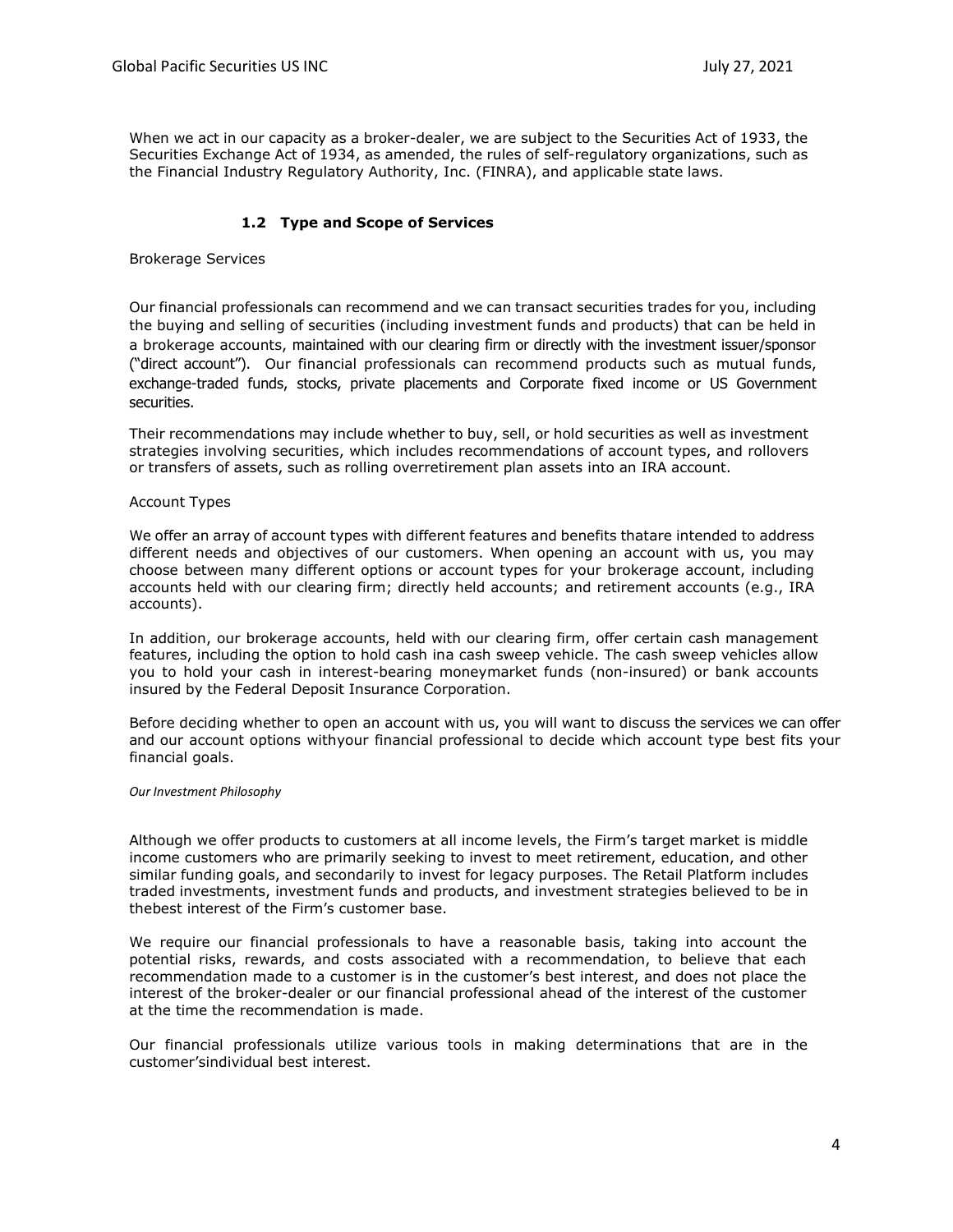While your financial professional will take reasonable care in developing and making recommendations to you, securities involve risk, and you may lose money. There is no guarantee that you will meet your investment goals, or that our recommended investment strategy will perform as anticipated. Please consult any available offering documents or prospectus, if applicable, for any security we recommend for a discussion of risks associated withthe product.

# **1.2.1 Material Limitations**

<span id="page-4-0"></span>We do not limit our investment offerings to specific asset classes except as otherwise noted, or to investments with third-party arrangements such as mutual fund shareholder servicing fees. We donot have any minimum account requirements, although some of the investments you can purchase through us have minimum investment requirements.

However, there are certain material limitations on our services and the services of our financialprofessionals, and these limitations are set forth below.

*Financial Professional Limitations*: Not all of our financial professionals can offer the full range of investments and services we offer. For instance, some of our financial professionals are licensed to offer brokerage services but may only be able to offer only certain types of investments that are commonly referred to as package products, such as mutual funds, and are unable to offer the full range of investments we make available due to the securities licenses that they may hold.

Furthermore, regardless of their particular licensing status our financial professionals primarily recommend package products.

- $\circ$  This is a material limitation on the securities or investment strategies that your financial professional may recommend to you, and you should discuss any such limitations with your financial professional. In addition, you may research your financial professional's experience and licenses on FINRA's BrokerCheck website a[twww.finra.org/brokercheck.](http://www.finra.org/brokercheck.)
- *Investment Limitations:* While we offer a variety of investments, including investment funds and products, there are certain types of investments we do not offer. For instance, we do not offer all mutual funds from every single mutual fund company issuer, or every type of ETF. We also do not offer options, municipal securities, insurance products or college savings plans. This means that our financial professionals are limited to recommending only those investments that we are authorized to offer. This is a material limitation on the securities or investment strategies that our financial professionals may recommend to you.
- *Account Monitoring:* While our financial professionals remain available to assist you, our financial professionals do not monitor your account or your investment performance after effecting a securities transaction for you, including those investments our financial professionals recommend.
- *Discretionary Investment Authority:* Our financial professionals do not make investment decisions for you or manage your account on a discretionary basis. Because our financial professionals do not have discretionary investment authority, this means that we cannot buyor sell investments in your account without first obtaining your consent. Our financial professionals may recommend investments to you, but you are responsible for making the decision whether to purchase or sell investments, and we will only do so when specifically directed by you.
- *Discounted Commissions*: We are an introducing brokerage firm, and are not a "discount" brokerage firm. Given the variety of brokerage services we and our financial professionals offer you as a full-service brokerage firm, we do not offer discounted brokerage commissions.This is a material limitation on our services.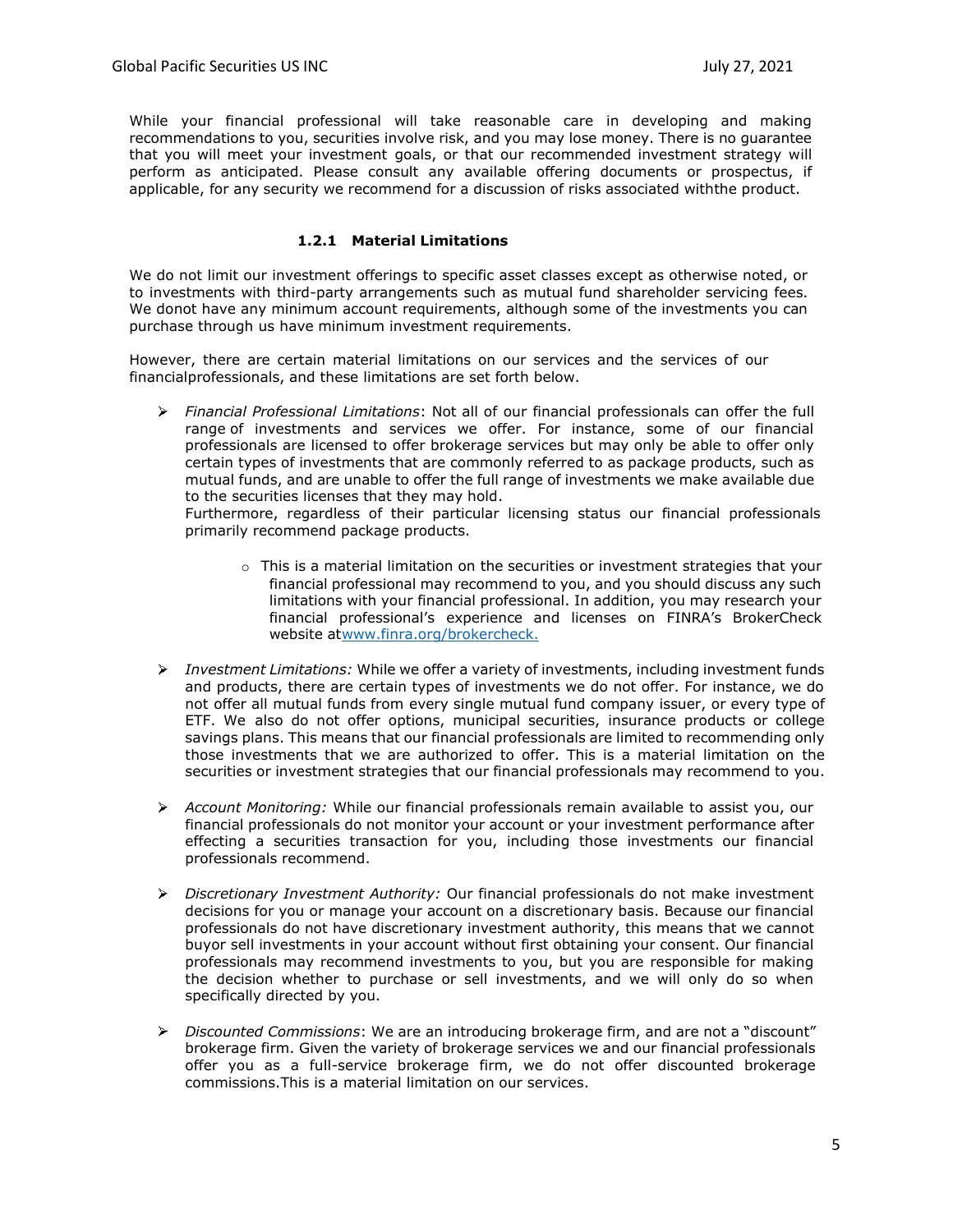#### **2. Fees and Costs**

<span id="page-5-0"></span>This section provides information about the material fees and costs associated with your account, transactions, and holdings. Because fees vary depending on the specific transaction or service provided, the information below first describes the fees and costs associated with your account, andthen the fees and costs associated with transactions and investment holdings that our financial professionals may recommend.

#### **2.1 Fees and Costs Associated with Account**

<span id="page-5-1"></span>Depending on the type of account you open, you will pay certain fees and costs associated with youraccount that may include an annual custodial, account maintenance fees including various assessments and usage fees by our clearing firm that could include wire fees, transfer fees, fees for using a margin account, bank charges and processing and handling fees for trades. Any fees charged by our clearing firm will be deducted from your brokerage account when incurred and will be disclosed to you on your account statement.

The fees described above apply to investments held in brokerage accounts. If you hold your investment directly, please review the prospectus or other offering document for a description of anyfees such as program management and maintenance fees that may be applied by the insurance company or other issuer of the product.

# **2.2 Fees and Costs Associated with Transactions and Holdings**

<span id="page-5-2"></span>We are paid each time you trade in your brokerage account or make a new investment. This payment is typically called a "commission," but it may also be called a "sales charge" or a "markup." This kind of payment presents a conflict for us because it creates an incentive to encourage you to trade more and make additional investments. The commission rate or amount varies depending on the investmentand the size or amount of the transaction.

Furthermore, each time you trade in your brokerage account held with our clearing firm, our clearing firm will impose ticket and execution charges which will be disclosed on your written trade confirmation statement.

In addition, investments that are interests in mutual funds bear ongoing fees and expenses that are embedded into the cost of the investment holding. You pay these ongoing fees andexpenses indirectly because they are factored into the cost of the investment.

Because the fees and costs vary among investments, set forth below and on the following pages isparticularized fee and cost information regarding the types of transactions and investment holdingsgenerally purchased or traded by our customers.

Where applicable, we have included certain hypothetical transactions as examples. Please note that fees and costs associated with your specific transaction may differ from these hypothetical examples.

#### Mutual Funds

*Characteristics*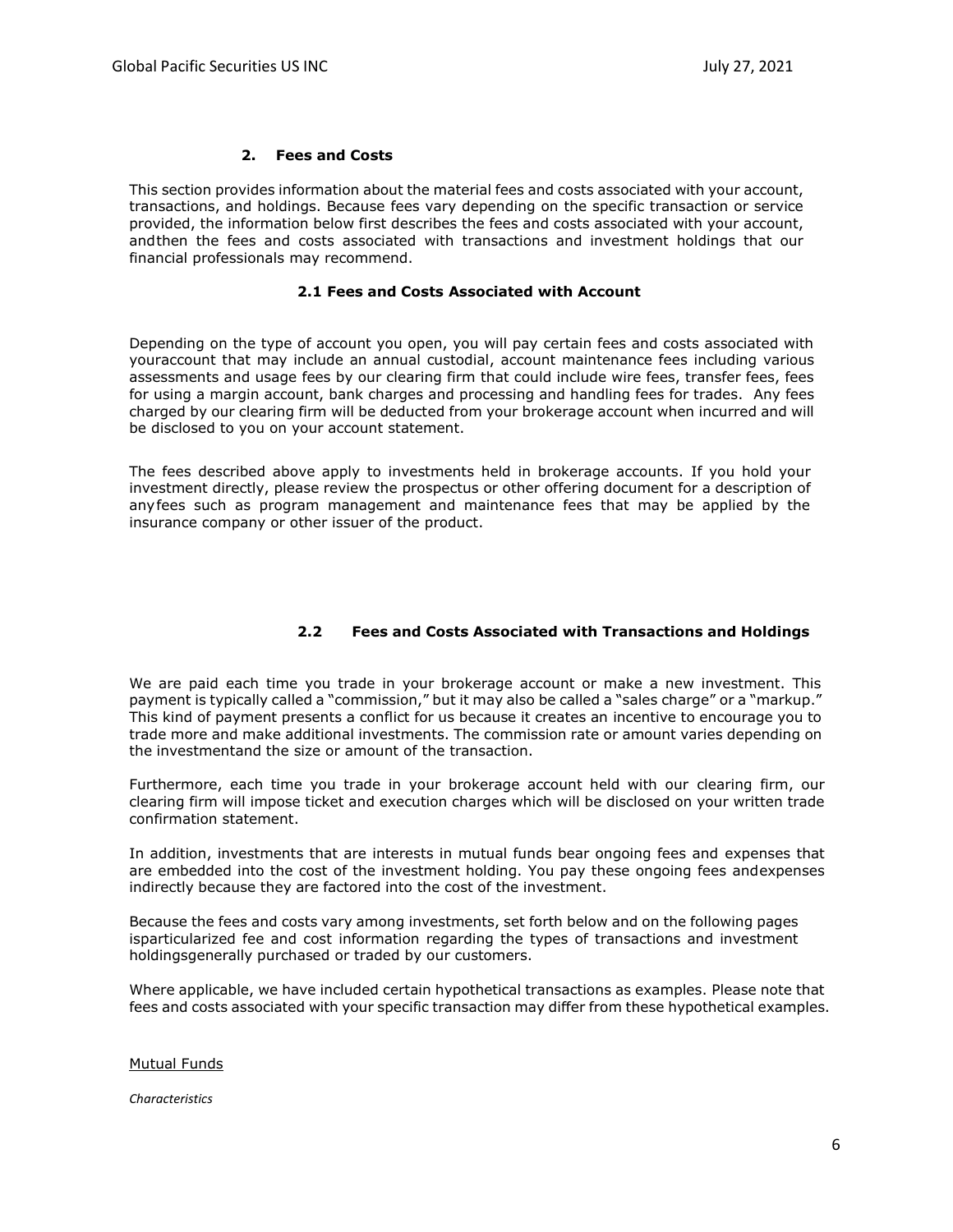The Firm offers a wide range of mutual funds from many different mutual fund companies. Mutual funds are registered investment companies that issue redeemable securities. Mutual funds issue shares on a continual basis, and there is no secondary trading market for mutual fund shares. Mutualfunds are required to sell their shares at the fund's net asset value (NAV) per share plus any applicable sales charge or load, which is described below. The fund's NAV is calculated by dividing thetotal value of all the fund's assets, minus any liabilities such as ongoing fees and expenses (describedbelow), by the number of shares outstanding.

An important aspect of mutual fund investing is to read the mutual fund's prospectus carefully before investing. Each mutual fund prospectus contains important information that will help you make an informed decision about an investment in a mutual fund. In deciding whether to invest in a mutual fund, you should consider several different factors, including the mutual fund's past performance, investment objective, investment strategies and risks, the investment adviser responsible for the management of the mutual fund's assets, and the fees and expenses associated with an investment ina particular mutual fund. While past performance of a mutual fund is not indicative of future results, amutual fund's long-term performance record and portfolio manager's experience and qualifications may be important factors in deciding to invest in a mutual fund.

#### *Fees and Costs – Generally*

You will typically pay a sales charge or load when you buy shares in a mutual fund. We receive a portion of this sales charge for our efforts and the efforts of our financial professionals in selling shares of the mutual fund.

Most mutual funds utilize multiple share classes, with differing fees and expenses for distribution and shareholder services. Though there are many different types of share classes, the most common shareclasses available to you are Class A, Class C. Each class typically has different fees and costs, and therefore fund performance results will differ as those fees and expenses reduce performance across share classes. You should also note that the amount of time you expect to hold your investment in a mutual fund may play an important role in determining which share class is most appropriate for you, and you should discuss this consideration with your financial professional.

#### *Fees and Costs – Share Class Distinctions*

While there are no standard definitions for these share classes, and each mutual fund defines its shareclasses in its prospectus, set forth below are some basic descriptions of the most common share classes available to you:

• Class A – This share class usually carries a front-end sales charge, which is typically assessed as a percentage of your investment. This means that a sales charge is deducted from your investment each time you purchase shares in the mutual fund. Class A shares also typically have ongoing fees and expenses, which sometimes include fees commonly referred to as 12b-1 fees, and these 12b-1 fees are intended to finance distribution activities intended primarily to result in the sale of additional shares of the mutual fund. Despite these ongoing fees and expenses, Class A shares typically have lower operating expenses compared to the other share classes of the same mutual fund that may be available to you. This means that ongoing costs will typically be lower than ongoing costs associated with other share classes of the same mutual fund that may be available to you.Many mutual funds offer "breakpoint" discounts for large investments in Class A shares, which means that the front-end sales charge decreases as the investment increases. These breakpoints are described in the mutual fund's prospectus.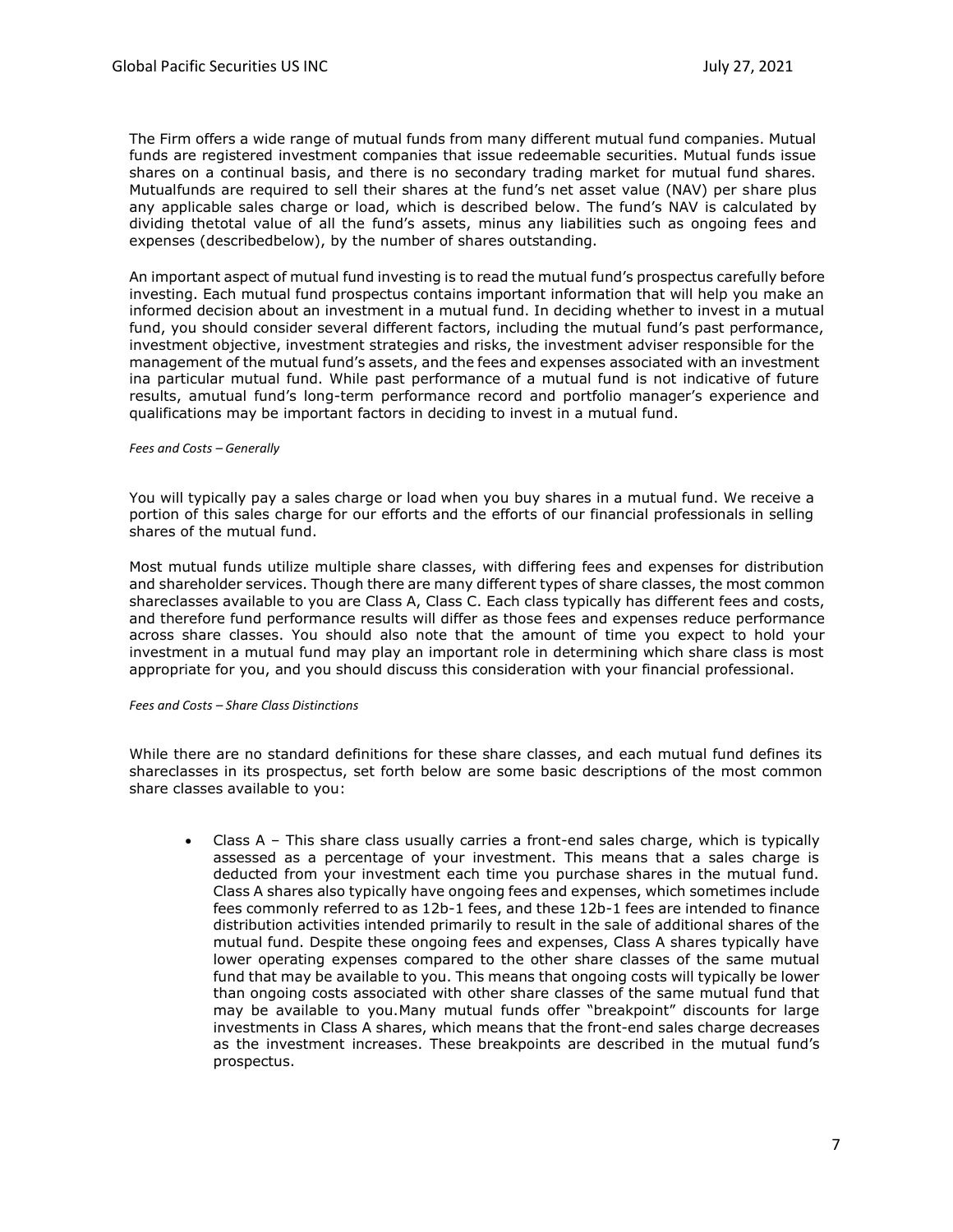*For example, if you purchase \$10,000 of Class A shares of a mutual fund that assesses a 5% front-end sales charge on your investment, you will pay a \$500 front-end sales charge and the remaining \$9,500 of your investment will be used to purchase Class A shares of the mutual fund.*

• Class C – This share class is characterized by a level asset-based sales charge that you pay annually as a percentage of your assets. It does not have a front-end sales charge likeClass A shares, but does have a contingent deferred sales charge (also known as a CDSC).This CDSC means that you pay a sales charge when you sell your mutual fund shares. The amount of the CDSC is typically assessed as a percentage of your investment, and it declines over time and eventually is eliminated the longer you hold your shares. Most Class C shares generally eliminate the CDSC after one year.

*For example, if you purchase \$10,000 of Class C shares of a mutual fund with a 1% asset-basedsales charge, you will not pay a front-end sales charge or a CDSC, so the entire \$10,000 investment will be used to purchase Class C shares of the mutual fund at the time of purchase. However, each year, your investment will be charged a 1% asset-based charge, so your initial*

*\$10,000 investment will be reduced to \$9,900 after the first year as a result of the asset-basedsales charge, assuming*

*no appreciation or depreciation of the shares in that one-year period.*

Class  $R -$  This share class is available to retirement investors purchasing shares in a mutual fund through employer-sponsored retirement plans, such as 401(k) plans. Class Rshares do not have a front-end sales charge or CDSC like Class A or Class C shares, but Class R shares do have ongoing fees and expenses such as 12b-1 fees intended to financethe distribution activities related to sales of the fund shares. These fees and expenses arededucted from your assets on an ongoing basis.

For example, if you purchase \$10,000 of Class R shares of a mutual fund through your employer-sponsored retirement plan, *you will not pay a front-end sales charge or a CDSC,so the entire*

*\$10,000 investment will be used to purchase Class R shares of the mutual fund at the time of purchase. However, certain ongoing fees and expenses, such as 12b-1 fees, will be deducted fromyour investment. If the ongoing fees and expenses are 1%, your \$10,000 investment will be reduced to \$9,900 after the first year as a result of the ongoing fees and expenses assuming no appreciation or depreciation of the shares in that one-year period.*

*Fees and Costs – Breakpoints*

While it may make sense to own mutual funds from different mutual fund companies, it also may increase the total sales charges that you pay to purchase those mutual funds. Mutual fund companies often offer discounts or reduced sales charges based on the total amount you choose to invest with the mutual fund company. The investment levels needed to receive these discounts are known as "breakpoints." Mutual fund companies typically allow you to combine holdings with those of immediatefamily members to reach these breakpoints.

Set forth below are some common ways you can receive the benefits of breakpoints.

- *Rights of Accumulation*: "Rights of accumulation" allow you to combine your mutual fund purchase with your existing investment in the mutual fund company to reach a breakpoint.
- *Letter of Intent*: You can take advantage of breakpoints by agreeing to purchase a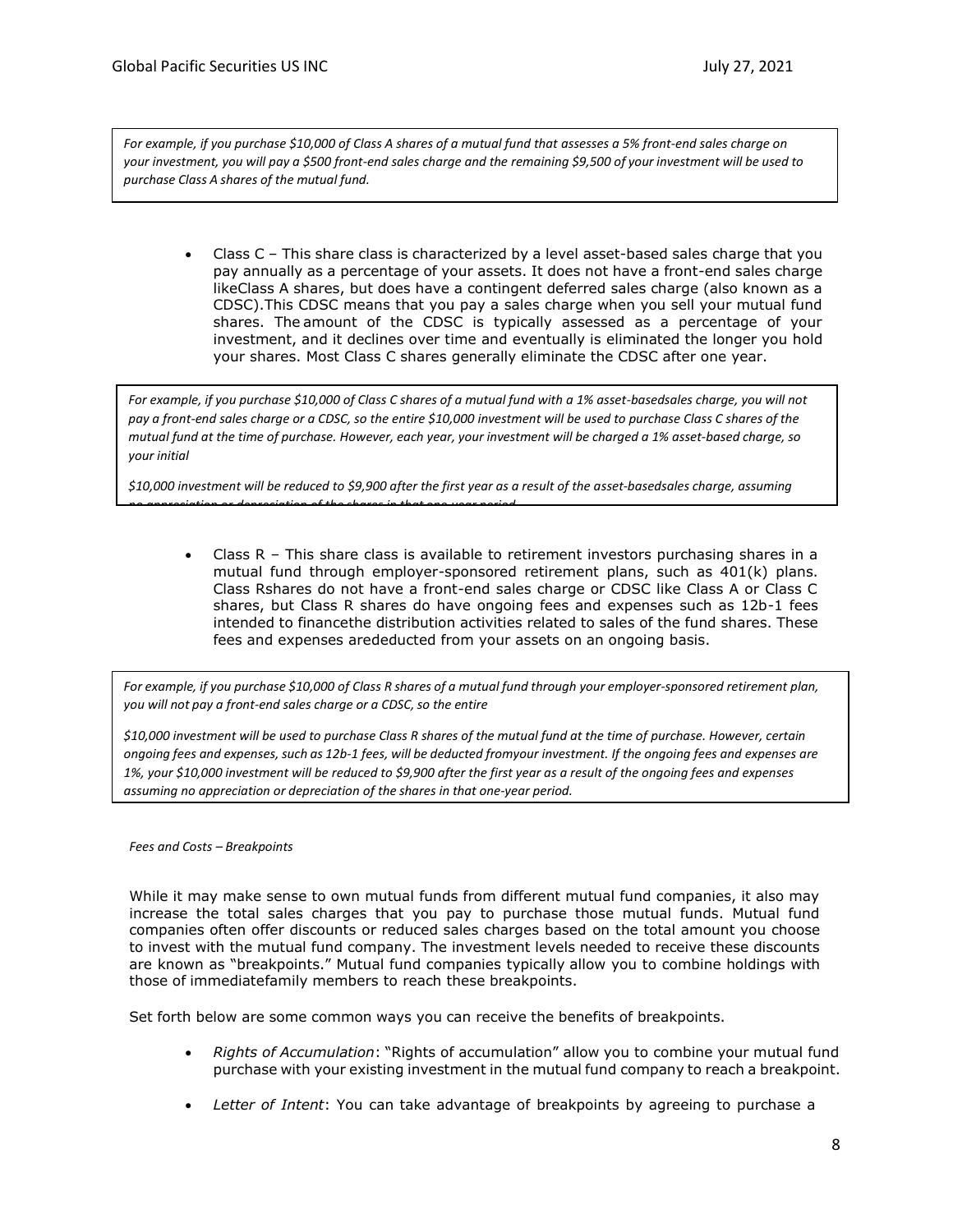certaindollar amount in a mutual fund over a specified period of time. In most instances, this requires signing a "Letter of Intent" (LOI).

The prospectus of every mutual fund describes its breakpoint policies, including how you can reach breakpoints. You can request a copy of a mutual fund's prospectus from your financial professional.

#### *Fees and Costs – Ongoing Fees and Expenses*

In addition to the 12b-1 fees mentioned above, mutual funds typically also deduct other ongoing feesand expenses, such as management fees or servicing fees, from fund assets. These ongoing fees andexpenses are typically used to pay for the mutual fund's continued annual operating expenses (theseongoing fees are sometimes referred to as the mutual fund's "expense ratio"), such as paying the

mutual fund's investment manager, accounting and auditing expenses, legal expenses, and recordkeeping expenses. In addition, as noted above, the ongoing fees and expenses include fees commonly referred to as 12b-1 fees, and these 12b-1 fees are intended to finance distribution activities intended primarily to result in the sale of additional shares of the mutual fund, and includemarketing and advertising expenses.

These ongoing fees and expenses are typically charged daily as a percentage of your assets. You paythese fees and expenses indirectly because they are deducted from your assets on an ongoing basis.These payments, as well as the conflicts of interest associated with them, are described more fully below in this Reg BI Disclosure.

#### *More Information*

More information on a mutual fund's sales charges, ongoing fees and expenses, and overall expenseratio is available in the mutual fund's prospectus. You can request a copy of a mutual fund's prospectus from your financial professional. We also encourage you to review carefully the Mutual Fund Disclosure Form that you will be provided at the time of recommendation. This form provides additional important information that you should know before purchasing a mutual fund.

#### Exchange-Traded Funds

#### *Characteristics*

The Firm offers a wide range of exchange-traded funds (ETFs). ETFs are investment funds that are listed for trading on a national securities exchange and can be bought and sold in the equity trading markets. Shares in the ETF represent an interest in a portfolio of securities.

ETFs possess characteristics of both mutual funds and closed-end funds. Similar to mutual funds, an ETF pools asset of multiple investors and invests those pooled assets according to its investment objective and investment strategy. ETFs also continuously offer their shares for sale like mutual funds.In addition, ETFs share certain characteristics with closed-end funds, namely that the fund's shares trade on a secondary market and may trade at prices higher or lower than the fund's NAV.

However, ETFs do not sell or redeem individual shares. Instead, certain "authorized participants" havecontractual arrangements with the ETF to purchase and redeem ETF shares directly from the ETF in blocks called "creation units" and "redemption units," respectively, where each creation or redemptionunit typically represents 50,000 shares of the ETF. After purchasing a "creation unit," the authorized participants generally sell the ETF shares in the secondary trading market.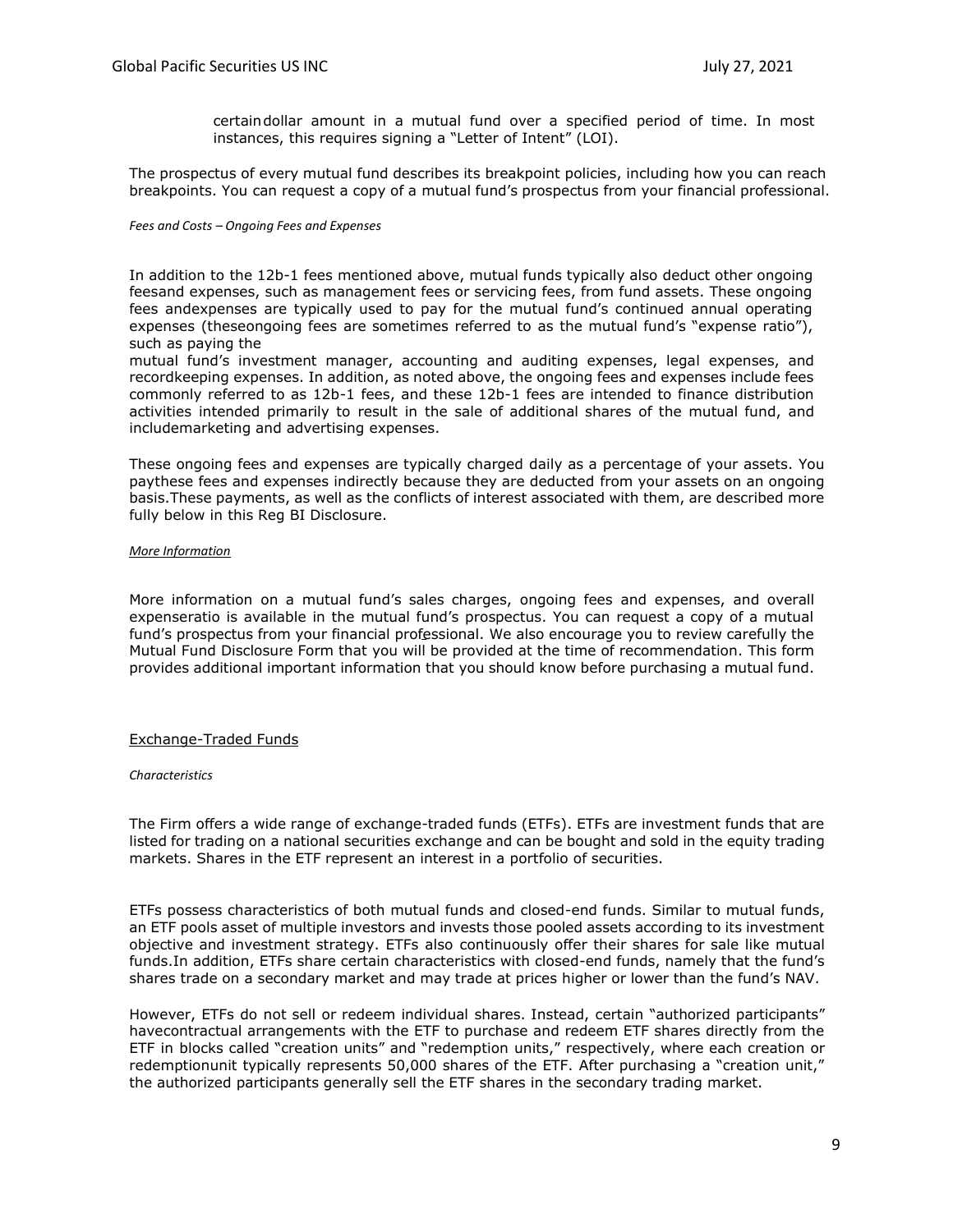This creation and redemption process for ETF shares provides arbitrage opportunities designed to helpkeep the market price of ETF shares at or close to the NAV per share of the ETF. For example, if ETF shares are trading at a price below the NAV (generally referred to as a "discount"), an authorized participant can purchase ETF shares in secondary market transactions, and – after accumulating enough shares to compose a "redemption unit" – redeem them from the ETF for the more valuable underlying securities. The authorized participant's purchase of ETF shares in the secondary market would create upward pressure on ETF share prices, which would bring them closer to the NAV per share of the ETF.

*Fees and Costs*

You will typically pay a commission every time you buy or sell shares in an ETF. You will pay this commission in addition to the amount of the ETF you choose to buy or sell. This commission is a one-time fixed fee, which varies depending on the amount you invest in an ETF.

*For example, if you invest \$10,000 in an ETF, you will typically pay a \$91 commission.*

ETFs also deduct ongoing fees and expenses, such as management fees, from ETF assets. These ongoing fees and expenses are typically used to pay for the ETF's continuing operations, such as paying the ETF's investment manager, accounting and auditing expenses, legal expenses, and recordkeeping expenses. However, ETFs generally have lower expense ratios than mutual funds because most ETFs are not actively managed and, therefore, do not incur the internal costs of buyingand selling the underlying portfolio securities.

These ongoing fees and expenses are typically charged annually as a percentage of your assets. Youpay these fees and expenses indirectly because they are deducted from your assets on an ongoing basis. We may receive payments from the legitimate profits of the ETF's investment adviser, where such payments are generally referred to as "third-party payments" or "revenue sharing." These payments, as well as the conflicts of interest associated with them, are described more fully below inthis Reg BI Disclosure.

#### *More Information*

More information about ETFs, including their ongoing fees and expenses and overall expense ratio, is available in the ETF's prospectus. You can request a copy of an ETF's prospectus from your financial professional.

#### Equities

#### *Characteristics*

The Firm offers a wide range of equity securities, which give stockholders a share of ownership in acompany. Stocks usually are one part of an investor's holdings. Before deciding to buy or sell an equity security, such as a publicly traded company, it is important for you to evaluate the risks associated with the company. As part of this evaluation, you will want to carefully review the company's relevant disclosure documents, or its most recent audited financial statement Stocks in public companies are registered with the SEC and in most cases, these companies are required to file reports with the SEC quarterly and annually.

#### *Fees and Costs*

Buying and selling stocks entails fees. You will typically pay a commission every time you buy or sell an equity security. You will pay this commission in addition to the price you pay for the equity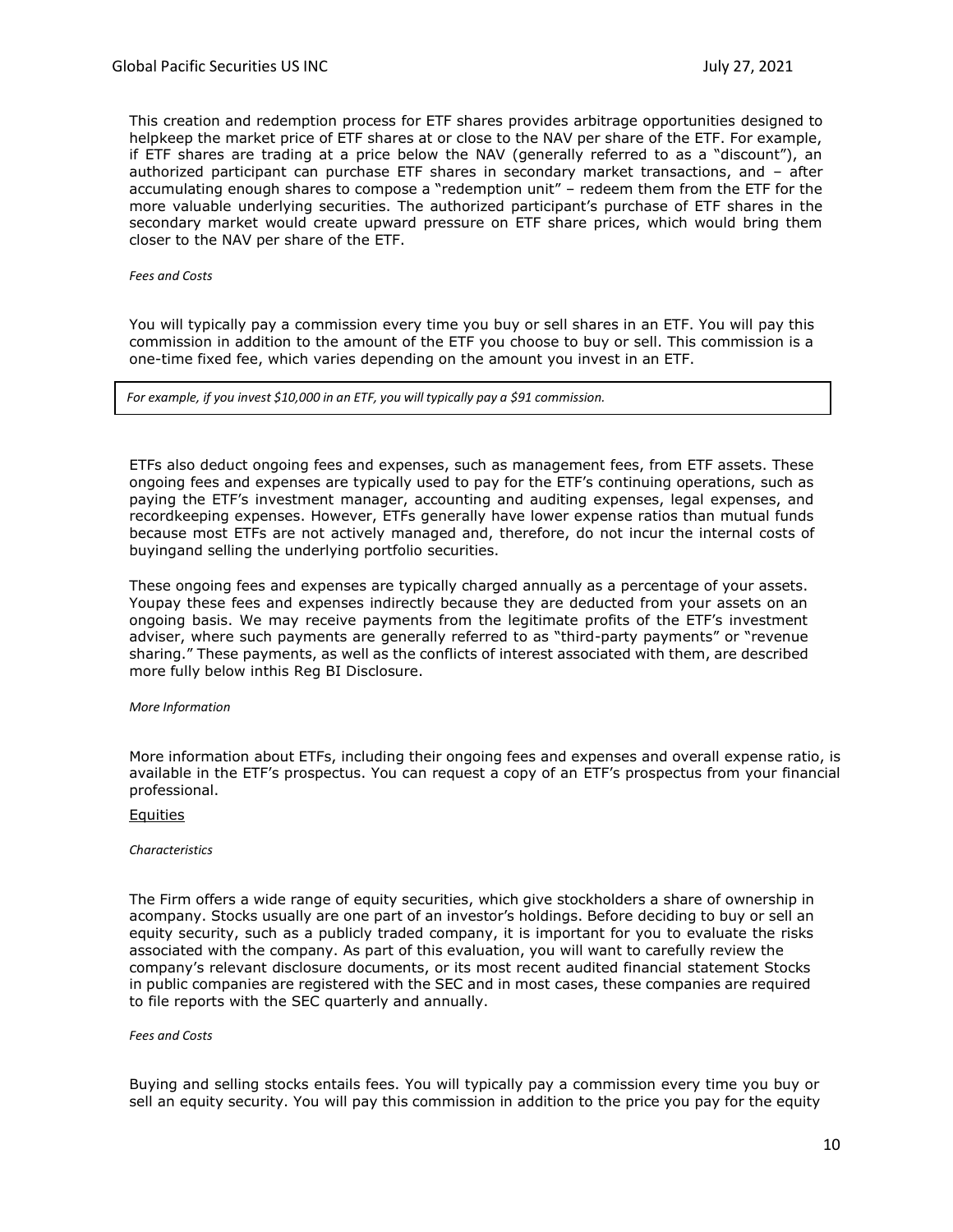securityyou choose to buy or sell. This commission is a one-time fee, which increases as the overall transaction increases. Our firm is not a "discount" broker-dealer; discount broker-dealers generally offer lower commission rates.

*More Information*

You may also obtain information about equity securities generally by visiting the SEC's website at https:/[/www.investor.gov/introduction-investing/investing-basics/investment-products/stocks.](http://www.investor.gov/introduction-investing/investing-basics/investment-products/stocks)

Bonds

#### *Characteristics*

Upon your request, we can offer access to a variety of bonds, such as corporate bonds, government bonds. Bonds are debt securities issued by corporations, governments, or other entities that pay fixed or variable interest rates to investors for a specific period of time. When the bond reaches maturity, the bond issuer generally returns the principal amount of the bond to investors. There are many types of bonds and the features, characteristics, and risks associated withbonds can vary significantly.

*Fees and Costs*

You will typically pay a "markup" as a transaction cost to the clearing firm when you buy a bond. Withnew issues of bonds, the broker-dealer's markup generally is included in the par value, so you do not pay separate transaction costs. Everyone who buys a new issue pays the same price, known as the offering price.

When you buy bonds through a broker-dealer on the secondary market, the broker-dealer will chargea markup that represents the difference between the price a broker-dealer pays for a bond and the price at which it is sold to you by the broker-dealer.

If you sell a bond before it matures, you may receive more or less than the par value of the bond. Either way, the clearing firm will mark down the price of your bond, paying you slightly less than its current value (and will then mark up the price slightly upon resale to another investor). This is howbroker-dealers are compensated for maintaining an active secondary market.

The amount of a markup/markdown charged on a bond transaction will depend on a number of factorsand particular circumstances for each transaction, including the type of bond (corporate, government, or municipal), transaction size, credit quality, unit price, maturity, liquidity, and market scarcity.

*For example, if you purchase \$10,000 worth of corporate bonds on the secondary market priced at*

*\$100 per bond, and a par value of \$1,000 and the broker-dealer's markup is 1% per bond, you wouldpay \$100 for the market price of the bond and then an additional \$10 markup, which means you would pay a total markup of \$100 and pay \$10,100 in total to purchase the corporate bonds, which does not include accrued interest if applicable.*

*More Information*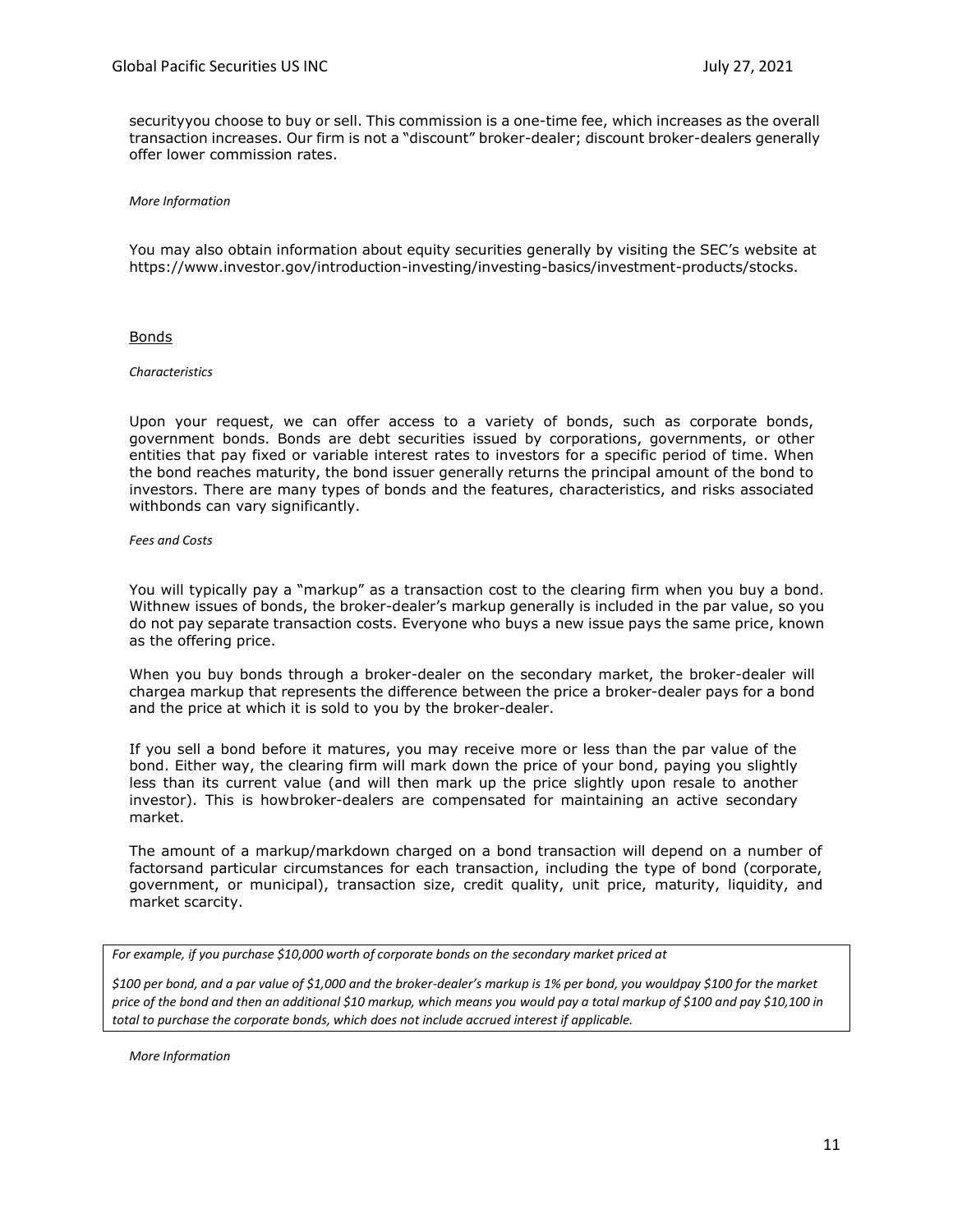# **3 Conflicts of Interest**

We have identified certain conflicts of interest (conflicts) that relate to the recommendations we and our financial professionals make. A conflict arises when an economic benefit incentivizes either us or afinancial professional to put our interests and/or the interests of the financial professional ahead of theinterests of a customer. Some of these conflicts exist between customers and both our firm and financial professionals, while others exist between customers and our firm alone or between retail customers and financial professionals alone. The section below discloses material facts relating to these conflicts so that you are able to make an informed decision regarding any recommendation a financial professional provides you.

# **3.1 Conflicts for Both Our Firm and Financial Professionals**

Conflicts between customers and both our firm and financial professionals may be caused by a varietyof arrangements, including the role we play in a transaction, compensation arrangements, or trading arrangements. The material facts relating to these conflicts are as follows:

*We and our financial professionals get paid when you trade or invest based on our recommendations.* We are paid each time you purchase a package product, trade in your brokerage account, or make a new investment. We also pay our financial professionals a portion of the transaction-based payments that we receive. These transaction-based payments, usually called commissions, incentivize us and your financial professional to encourage you to trade more and purchase additional investments that result in additional revenue for our firm and your financial professional.

*For some package products you purchase based on our recommendation, we receive payments from a third-party that are in addition to the transaction-based payments describedabove.* This is typically the case when you purchase mutual funds. For example, certain issuers make ongoing payments to us based on invested assets (and not just new investments), such as 12b-1 fees, shareholder servicing fees or trail compensation. These third-party payments are described in further detail in the prospectus or offering materials for the investment, which will be made available to you in connection with any purchase. All of these third-party payments incentivize us and your financial professional to sell you or recommend you hold investments that entail these payments rather than investments that do not entail these payments or entail comparativelylower payments.

- *For investments with multi-share class structures, we generally receive comparatively more compensation when we recommend you purchase or hold a share class that is likely to be more costly for you*. Some investments, such as mutual funds, offer multiple share classes, and depending on the share class in which youare invested, we may earn higher commissions, ongoing payments and/or other compensation. These comparatively higher commissions, ongoing payments and other compensation incentivize us and your financial professional to sell you or recommend you holdthe share class in a multi-share class structure that results in the most compensation for us and is likely to be more costly for you. Please note, however, that where issuers have multi- share class structures, the lowest-cost share classes may not be available to investors, due to high minimum investment amounts or account type requirements (e.g., a retirement account or an advisory account). You can find more information about the compensation paid on different share classes in the prospectus for the investment, or by asking your financial professional.
- $\checkmark$ *We get paid when you engage in a rollover transaction.* We can recommend that you roll overassets from your workplace retirement plan into an IRA account. When you engage in a rollover to an IRA, we and your financial professional will receive compensation in connection with the investments you hold in your IRA account. IRA rollover recommendations incentivizeus and your financial professional to encourage the purchase of investments that result in additional compensation for us and your financial professional.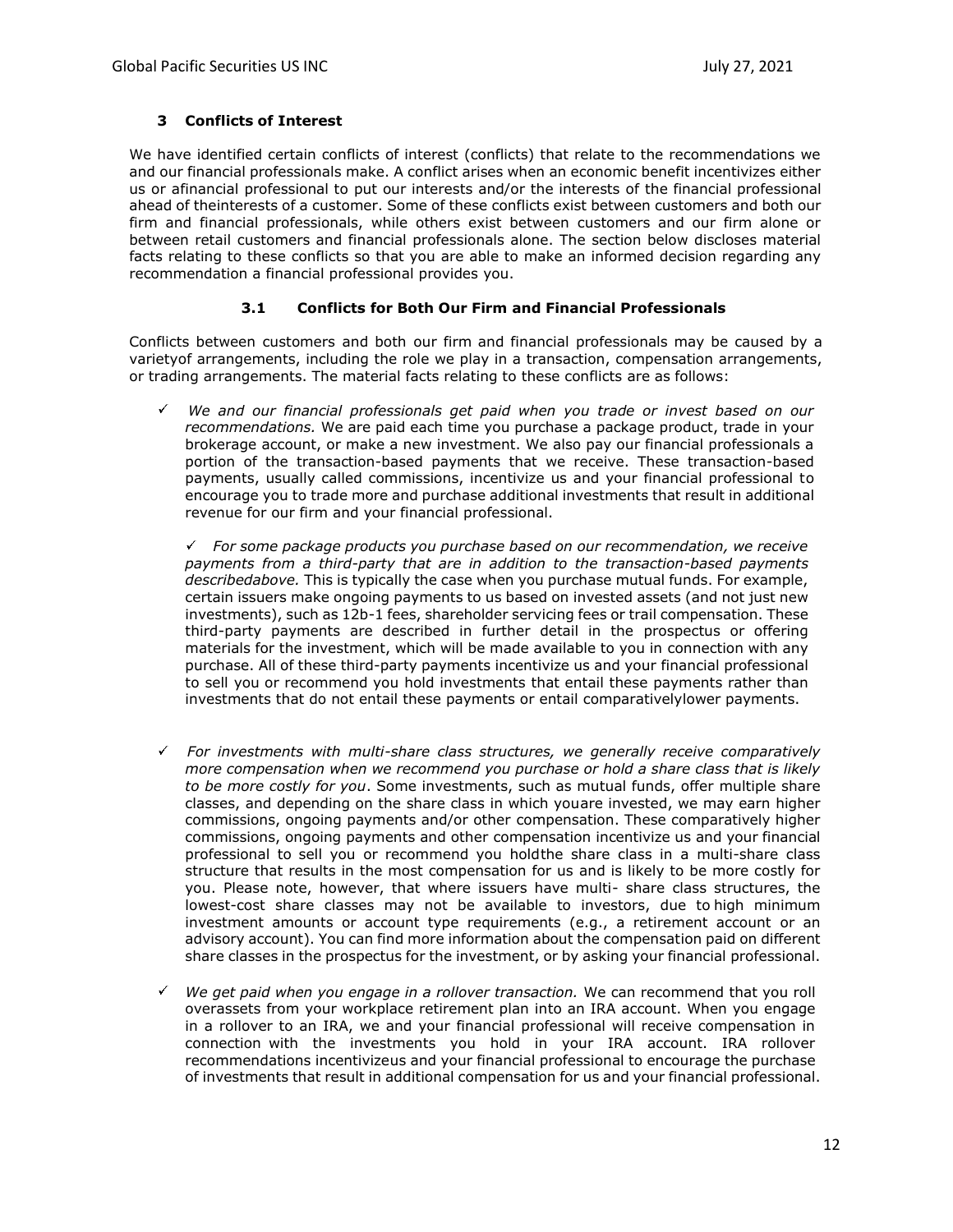- *We have an incentive to recommend the account type that pays us the most compensation.* We can recommend that you invest through different account type arrangements, such as through a brokerage account or an account directly held with the issuer of the investment (or itstransfer agent). Depending on factors such as the type and level of services you require as well as the frequency of trading in your account, one of these account types may be more cost-effective for you than the others. The availability of different account types incentivizes us and our financial professional to recommend the account type that results in the most compensation for us and your financial professional.
- $\checkmark$  Certain investment firms receive access to our financial professionals based on payments they make to subsidize meetings, events and conferences. Some of the issuers of products and providers of services pay us compensation for their personnel to attend and/or present at meetings, events and conferences that our financial professionals attend. Because only the investment firms that make these payments receive access to our financial professionals at these meetings, events and conferences, these arrangements can influence which products and services our financial professionals recommend to you.

# **3.2 Conflicts for Our Firm**

Conflicts between customers and our firm may be caused by a variety of arrangements, including the role we play in a transaction, compensation arrangements, trading arrangements, or customerspecificarrangements. The material facts relating to these conflicts are as follows:

 $\checkmark$  Our clearing firm makes revenue sharing payments to us. Our clearing firm makes periodic payments to us based on the amount of our total customer assets invested in certain investments as of certain dates, including balances held in cash sweep accounts. These payments incentivize us to sell you or recommend you hold investments that entail such payments rather than investments that do not entail these payments or entail less of these payments.

# **3.3 Conflicts for Financial Professionals**

<span id="page-12-0"></span>Conflicts between customers and our financial professionals may be caused by a variety of arrangements, including compensation arrangements, customer-specific arrangements, or outside business activities. The material facts relating to these conflicts are as follows:

- *Your financial professional's compensation is tied to meeting sales targets.* Firm- and affiliate-paid cash and non-cash compensation, incentives, and bonuses for financial professionals are tied to factors including asset accumulation or growth, total sales, and recruiting activities. These arrangements incentivize your financial professional to encourage more trading and the purchase of additional investments, including proprietary investments, that result in your financial professional meeting his or her sales targets. This conflict is especially acute as your financial professional approaches the deadline for meeting sales targets.
- *Your financial professional can receive non-cash compensation from product issuers and service providers.* In addition to the compensation we provide to your financial professional, certain product issuers and service providers can provide your financial professional non-cashcompensation in the form of gifts, business meals, entertainment, travel expenses, and seminar and other educational meeting expenses. The receipt of this non-cash compensation presents a conflict because it creates an incentive for the financial professional to recommendthose investments or funds whose issuers or sponsors offer